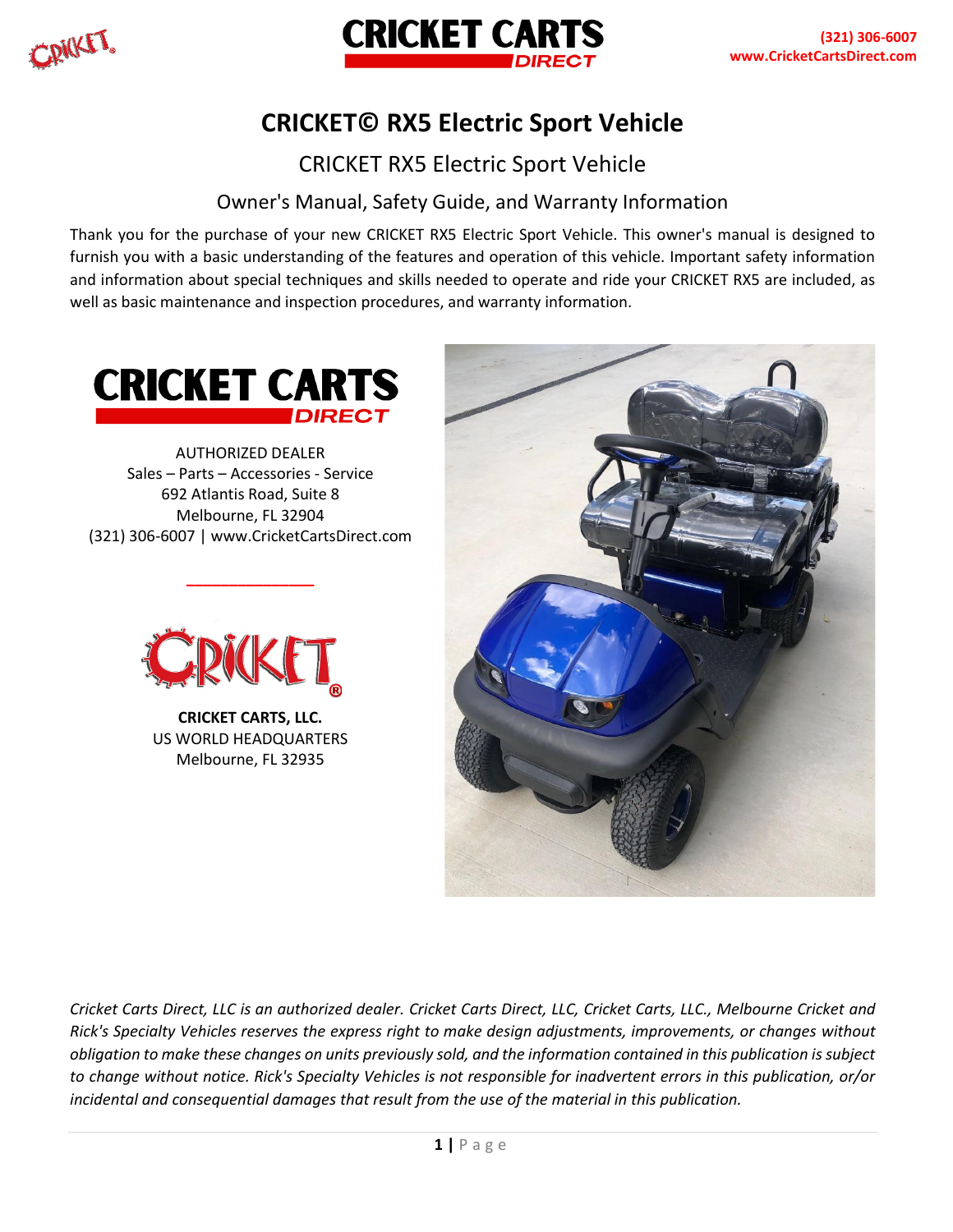



# INTRODUCTION

Question's regarding the operation or maintenance of your CRICKET can be made by calling Cricket Carts Direct at (321) 306-6007 or Technical Support at Cricket Carts, LLC. at 321-752-4041.

For your safety, and the safety of all passengers:

- Please read this addendum and the original CRICKET RX5 owner's manual carefully and completely before operating your CRICKET. Make sure you understand all instructions.
- Take special notice of all warning and caution notices herein.
- Operate your CRICKET vehicle only after proper training or instruction.
- No one under 16 years of age should ever operate a CRICKET electric sport vehicle.

NOTE: Whenever there is any doubt whatsoever about anything involved with the operation, maintenance, and safe operation of your CRICKET Electric Sport Vehicle, always call FREE TECHNICAL SUPPORT at 321-752-4041 during normal business hours (EST).

# TABLE OF CONTENTS

**\_\_\_\_\_\_\_\_\_\_\_\_\_\_\_\_\_\_\_\_\_\_\_\_\_\_\_\_\_\_\_\_\_\_\_\_\_\_\_\_\_\_\_\_\_\_\_\_**

| <b>CRICKET RX5 Product Specifications</b>                             | $2 - 3$   |
|-----------------------------------------------------------------------|-----------|
| <b>General Information</b>                                            | $3-6$     |
| <b>CRICKET Installation and Setup Instructions</b>                    | $6-9$     |
| <b>CRICKET RX5 Control Functions</b>                                  | $9 - 10$  |
| <b>CRICKET Operational Instructions, Maintenance, and Adjustments</b> | $10 - 12$ |
| <b>Warranty Information</b>                                           | 13-14     |

# **CRICKET RX5 Product Specifications**

**\_\_\_\_\_\_\_\_\_\_\_\_\_\_\_\_\_\_\_\_\_\_\_\_\_\_\_\_\_\_\_\_\_\_\_\_\_\_\_\_\_\_\_\_\_\_\_\_**

- **MODEL**: Double-seat CRICKET RX5 Electric Sport vehicle Four-wheel, electric powered.
- **POWER**: Single magnet DC 1,000-watt motor
- **Transmission**: Direct drive through 16:1 reduction gearbox
- **SPEED CONTROL**: Standard accelerator pedal on left side of floorboard Directional Control: Forward/Reverse switch conveniently located on main control
- **MAXIMUM SPEED**: Controlled from 0 to 12 mph in consideration of congested areas and terrain
- **HILL-CLIMBING ABILITY**: 1:3 Gradient
- **BATTERY CHARGING**: Permanent on-board charging unit underneath front seat Frame: MIG-welded high-tensile steel with corrosion protection
- **BODY**: Molded in polymer-reinforced plastic
- **BRAKES**: Single regenerative electromagnetic braking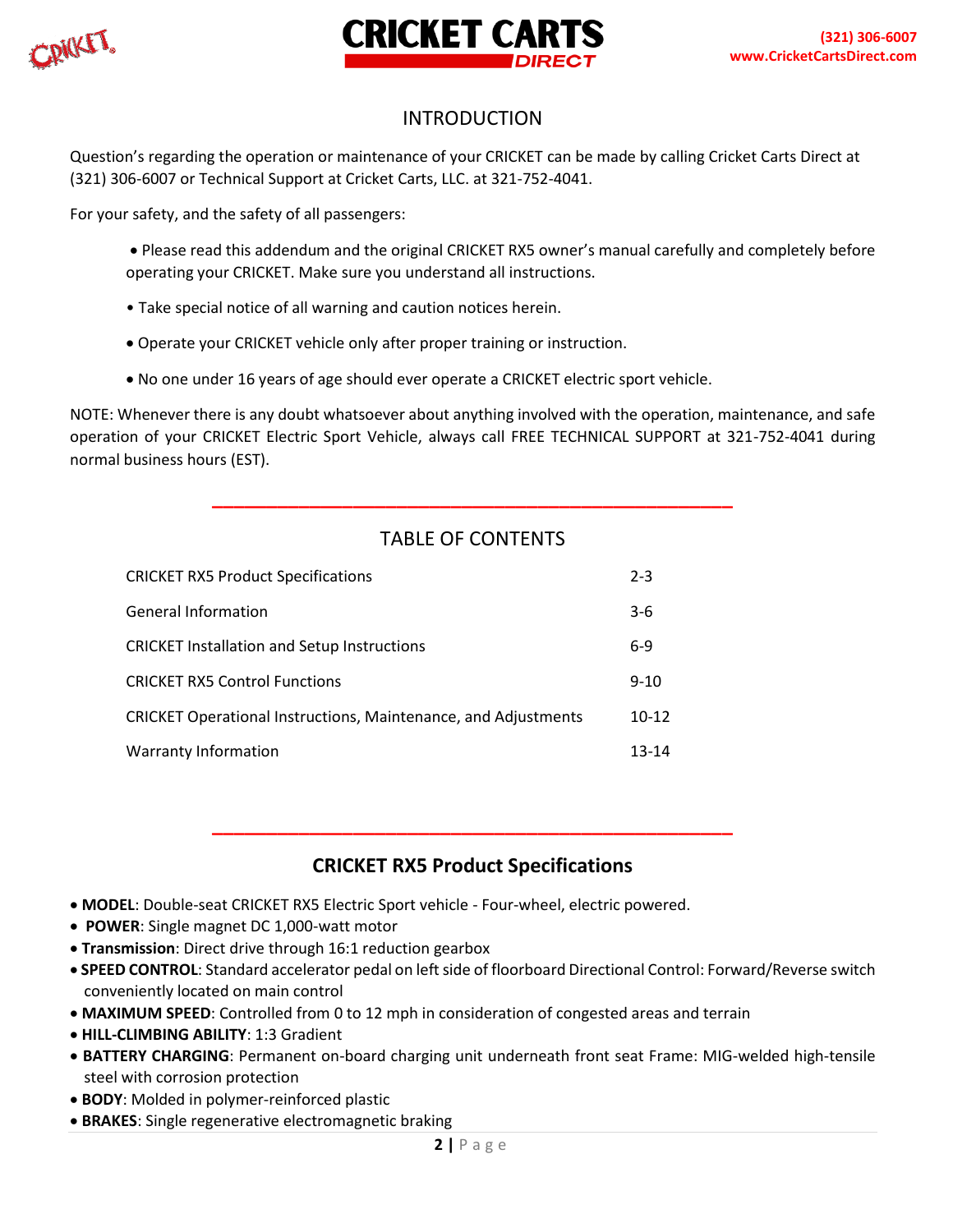



- **BATTERIES**: 3 heavy-duty glass-mat U1, 12-volt 35-amp\hour in series (36-volt system) Battery charger: 10-amp, automatic cut-off when fully charged
- **TIRES**: 13" x 6.50 x 6" Tubeless Recommended air pressure at 12-15 psi Turning Radius: 102"
- **OVERALL LENGTH**: With Rear Passenger Step Plate Installed: 78"
- **ADJUSTED OVERALL LENGTH**: For Storage and Transport: 58" (with floorboard extension removed)
- **Overall Width**: 32" (including utility box)
- **Overall Height**: 28" (with seat back removed, steering wheel folded down, and rear passenger safety bar removed)
- **Load Capacity**: 600 Ibs.
- **Vehicle Curb Weight**: Approximately 380 Ibs. NOTE: Curb Weight is the weight without occupants or baggage

**NOTICE: CRICKET RX5** specifications, safety, and performance features are subject to change as we continue to improve the vehicle.

**General Information**

**\_\_\_\_\_\_\_\_\_\_\_\_\_\_\_\_\_\_\_\_\_\_\_\_\_\_\_\_\_\_\_\_\_\_\_\_\_\_\_\_\_\_**

This guide is provided to assist the owner or operator of this CRICKET RX5 in the safe operation and maintenance of the vehicle.

#### **SAFETY**

General Safety Information

This guide is provided to assist the owner or operator of this Rick's Specialty Vehicles product in the maintenance and safe operation of the vehicle. The warnings in this manual are not a replacement for good common sense and safe driving practices. Your Cricket RX5 is designed and manufactured for off-road use. It does not conform to Federal Motor Vehicle Safety Standards and is not equipped for operation on public streets. Operators of the Cricket RX5 should have a valid motor vehicle driver's license. No one under 16 years of age should be allowed to operate a Cricket RX5.

#### Operating Safety

- 1. Always use your CRICKET in a responsible manner and maintain the vehicle in safe operating condition.
- 2. Always read and observe all warnings and operation instruction labels affixed to the CRICKET vehicle.
- 3. Always follow all safety rules established in the area where you are operating the CRICKET vehicle.
- 4. Always use extreme caution when making sharp or blind turns.

5. Always release throttle gradually (rotate forward, away from yourself) to control speed and stability on steep grades.

- 6. Do not tow the CRICKET vehicle.
- 7. Always use extreme caution when traveling:
	- a. In wet areas
	- b. In blind spots
	- c. Along loose terrain
	- d. On uneven roads
	- e. In traffic with other vehicles
	- f. Near pedestrian areas.

#### **NOTES, CAUTIONS, AND WARNINGS**

The following notations indicate important information. Failure to follow the warnings contained in this owner's manual could result in serious injury or death.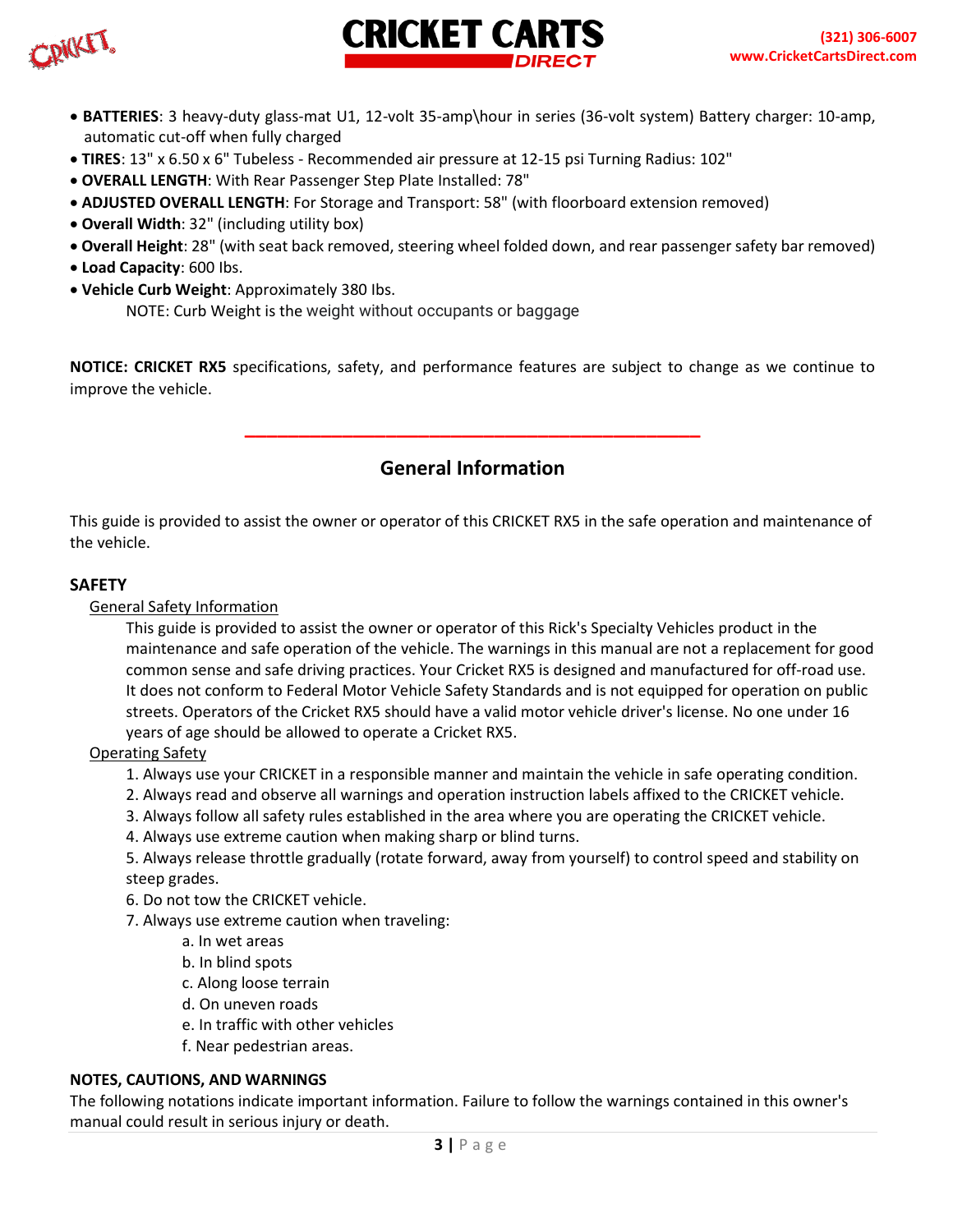CRICKET.



#### **Conditions should be observed. This provides key information that makes procedures easier and clearer.**

**CAUTION**: CONDITIONS THAT MAY RESULT IN DAMAGE TO THE VEHICLE. SPECIAL PRECAUTIONS MUST BE TAKEN TO AVOID DAMAGE TO THE VEHICLE.

**WARNING**: HAZARDOUS CONDITIONS THAT COULD RESULT IN SEVERE INJURY OR DEATH TO THE MACHINE OPERATOR, BYSTANDER OR A PERSON INSPECTING AND/OR REPAIRING THE VEHICLE.

#### **GENERAL SAFETY PRACTICES**

**WARNING** Steep Grade: In areas where steep grades exist, vehicle operations should be restricted to the designated vehicle pathways wherever and whenever possible. Such potential hazards should be identified with a suitable warning giving the following information: "Warning: STEEP GRADE - Ascend or descend slowly and proceed with due caution."

**WARNING** Wet Areas: Wet grassy areas may cause a vehicle to lose traction and may affect stability. Wet areas should be chained or roped off to prevent access and potential accidents with injury.

**WARNING** Sharp Turns, Blind Corners, Bridge Approaches: Sharp turns, blind spots, bridge approaches and other potentially hazardous areas shall be either chained or roped off to prevent vehicle operations or identified with a suitable warning to the operator of the nature of the hazard and stating the proper precautions to be taken to avoid the hazard.

**WARNING** Loose Terrain: Loose terrain may cause a vehicle to lose traction and may affect stability. Areas of loose terrain should be repaired if possible, or chained or roped off to prevent vehicle operation, or identified by a suitable warning to operators not to operate vehicles in this area due to loose terrain or possible hazardous conditions.

**WARNING** Pedestrian Areas: Areas where pedestrians and vehicles interfere shall be avoided whenever possible by rerouting the vehicle traffic or the pedestrian traffic to eliminate the interference. If elimination of the interference is not possible or is highly impractical, signs should be erected warning pedestrian traffic and to drive slowly and use extreme caution.

**CAUTION** Ventilation: Never charge a vehicle in an area that is subject to flame or spark. Pay particular attention to natural gas or propane gas water heaters and furnaces.

### **SAFETY**

On steep hills it is possible for vehicles to coast at greater than normal speeds encountered on a flat surface. To prevent loss of vehicle control and possible serious injury, speeds should be limited to no more than the maximum speed on level ground. Limit speed by reducing or eliminating pressure on the accelerator pedal, which engages the automatic brake function.

Catastrophic damage to the drive train components due to excessive speed may result from driving the vehicle above specified speed. Damage caused by excessive speed may cause a loss of vehicle control and is costly. This is considered abuse and will not be covered under warranty.

If the vehicle is to be used in a commercial environment, signs should be used to warn of situations that could result in an unsafe coasting condition.

Keep this manual as part of the permanent service record in case the vehicle should be resold.

Your CRICKET vehicle is intended for off-road use only. The owner should check local and other applicable laws and regulations before operating.

**WARNING SEVERE INJURY OR DEATH** can result if you do not follow these instructions: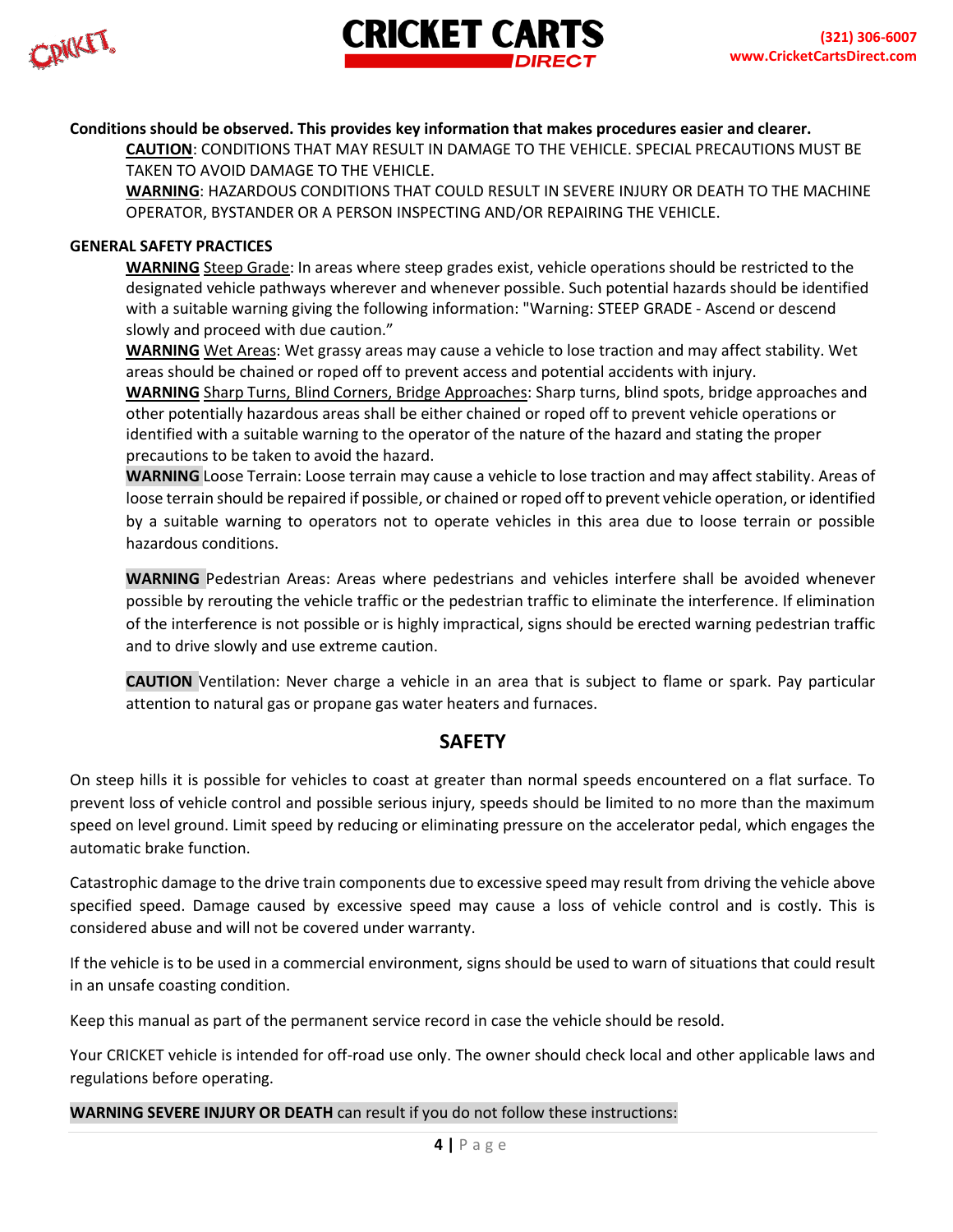CRICKET.



- Read this entire manual carefully and follow the operating procedures described.
- Operate a CR1CKET RX5 only if you have had proper training or instruction.
- Follow these age recommendations:
- No one under 16 years of age should operate a CRICKET vehicle or be left without adult supervision.
- Be wary of the safety of passengers and pedestrians.
- Do not operate a CRICKET vehicle on a highway.
- Do not consume alcohol or drugs before, or while operating, this machine.

• Never operate at speeds too fast for your skills or the outdoor conditions. Always operate at a speed that is suitable for the terrain, visibility and operating conditions, and your experience.

• Never attempt wheelies, jumps, or other stunts.

• Inspect your vehicle every time it is used to make sure it is in safe operating condition. Follow the inspection and maintenance procedures and schedules described in this manual.

• Always keep both hands on the steering wheel during operation.

• Always drive at slower speeds and be cautious when operating on unfamiliar terrain. Be alert to changing terrain conditions at all times when operating a CRICKET vehicle.

• Do not operate your vehicle on excessively rough, slippery or loose terrain until you have learned and practiced the skills necessary to control the vehicle on such terrain. Be especially cautious of these kinds of terrain.

• Always follow proper procedures for turning as described in this manual. Practice turning at low speeds before attempting to tum at faster speeds. Do not tum at excessive speed.

• Do not operate the vehicle on hills too steep for the vehicle or for your ability. Practice on smaller hills before attempting larger ones.

• Always follow safe procedures for climbing hills. Check the terrain carefully before you start up any hill. Never climb hills with excessively slippery or loose surfaces. Shift your weight forward. Never press down on the accelerator suddenly. Never go over the top of a hill at high speed.

• Always follow safe procedures for going down hills and for braking on hills. Check the terrain carefully before you start down any hill. Shift your weight backward. Never go down a hill at high speed. Avoid going down a hill at an angle that could cause the vehicle to lean sharply to one side. Go straight down the hill wherever possible.

• Always follow proper procedures for crossing the side of a hill as described in this manual. Avoid hills with excessively slippery or loose surfaces. Shift your weight to the uphill side of the vehicle. Never attempt to turn the vehicle around on any hill until you have mastered the turning technique on level ground. Avoid crossing the side of a steep hill if possible.

• Use proper procedures if you stall or roll backwards when climbing a hill. To avoid stalling, use proper gear and maintain a steady speed when climbing a hill. If you stall or roll backwards, follow the special procedure for braking. Dismount on the uphill side or to a side if pointed straight uphill. Turn the vehicle around and remount.

• Always check for obstacles before operating in a new area.

• Never attempt to operate over large obstacles, such as large rocks or fallen trees.

• Be careful when skidding or sliding. Learn to safely control skidding or sliding by practicing at low speeds and on level, smooth terrain. On extremely slippery surfaces, such as ice, go slowly and be very cautious in order to reduce the chance of skidding or sliding out of control.

• Never operate a CRICKET in fast-flowing water or excessively deep waters. Contact with water may affect the batteries and may reduce stopping ability. Test your stopping ability after leaving water by removing pressure from accelerator pedal rapidly several times in a row.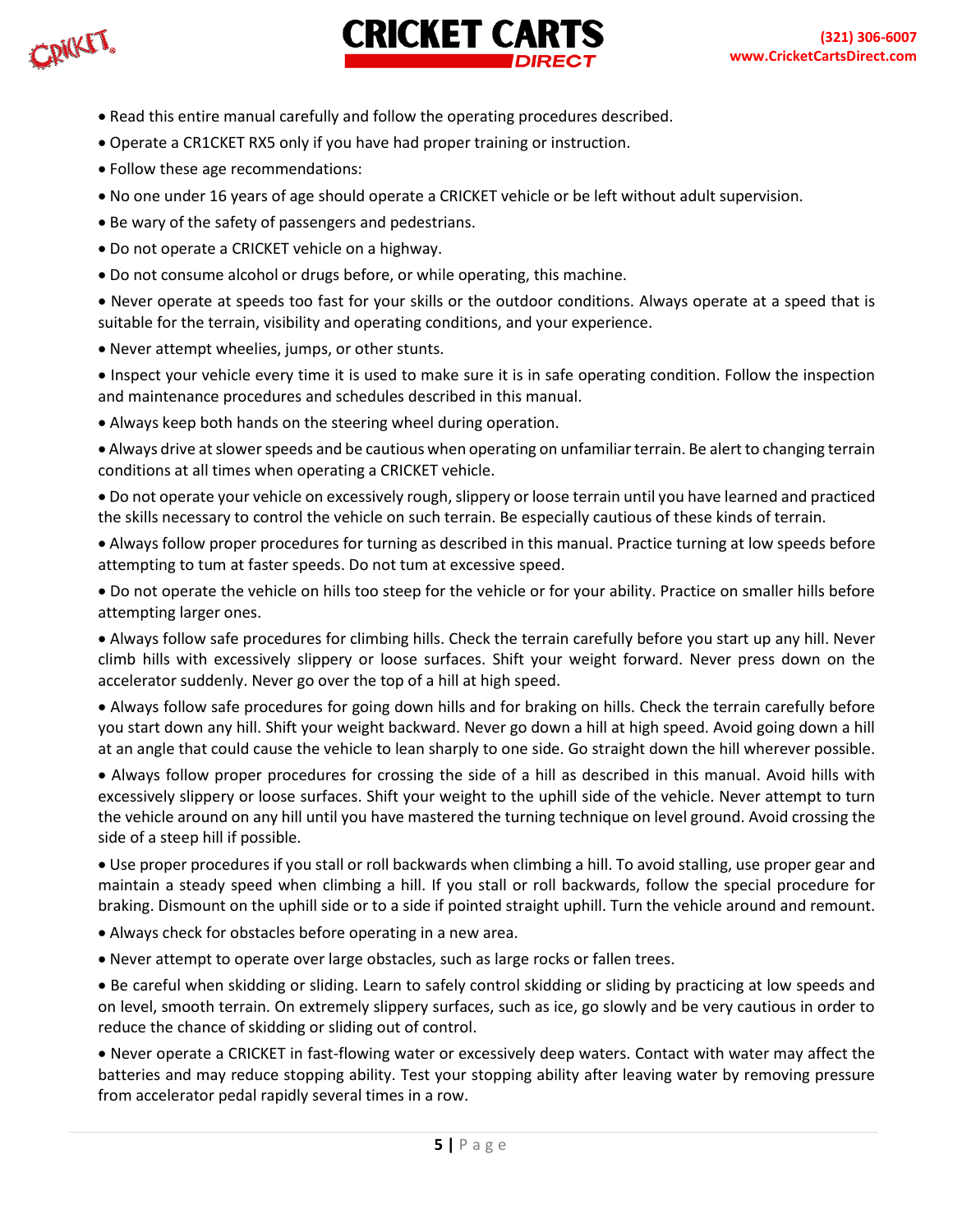CRICKET.



- Always use the size and type tires specified in this manual.
- Always maintain proper tire pressure as described in this manual. (8-15 PSI)
- Never modify a CR1CKET vehicle through improper installation or use of accessories.

• Never exceed the stated load capacity for a vehicle, Cargo should be properly distributed and securely attached. Reduce speed and follow sound procedures for carrying cargo or pulling a trailer. Allow greater distance for braking.

# **CRICKET Installation and Setup Instructions**

**\_\_\_\_\_\_\_\_\_\_\_\_\_\_\_\_\_\_\_\_\_\_\_\_\_\_\_\_\_\_\_\_\_\_\_\_\_\_\_\_\_\_\_\_\_\_\_\_\_\_\_\_\_\_\_\_**

**CRICKET CARTS** 

Once you have safely and completely removed your vehicle from its shipping crate, you are ready to perform the basic installation and set-up procedures prior to the initial operation of your new CRICKET RX5. *\*You may dispose of the protective barrier.* 

#### **1. Unpack the CRICKET Vehicle**

1.1. Remove all packing material including the rear step plate and the front seat from the CRIKCET. Set these items aside until needed.

#### **2. Install the Steering Shaft**



Figure 2.1.1 RX5 Lower Steering Shaft



Figure 2.1.2 RX5 Steering Shaft Nut

2.1. Make sure the steering wheel in the correct orientation for driving straight and the front wheels are pointing straight. Line up the square pin (Fig. 2.1.1) on the lower shaft with the upper shaft and slide the two shafts together. Then tighten the large nut on the upper shaft until tight. (Fig. 2.1.2)

2.2. Connect the wiring harness to the open connector located inside the front dash on the drivers' side of the dash. (Fig. 2.2.1)

2.3. Install wiring harness clips on the steering shaft. (Fig 2.2.2)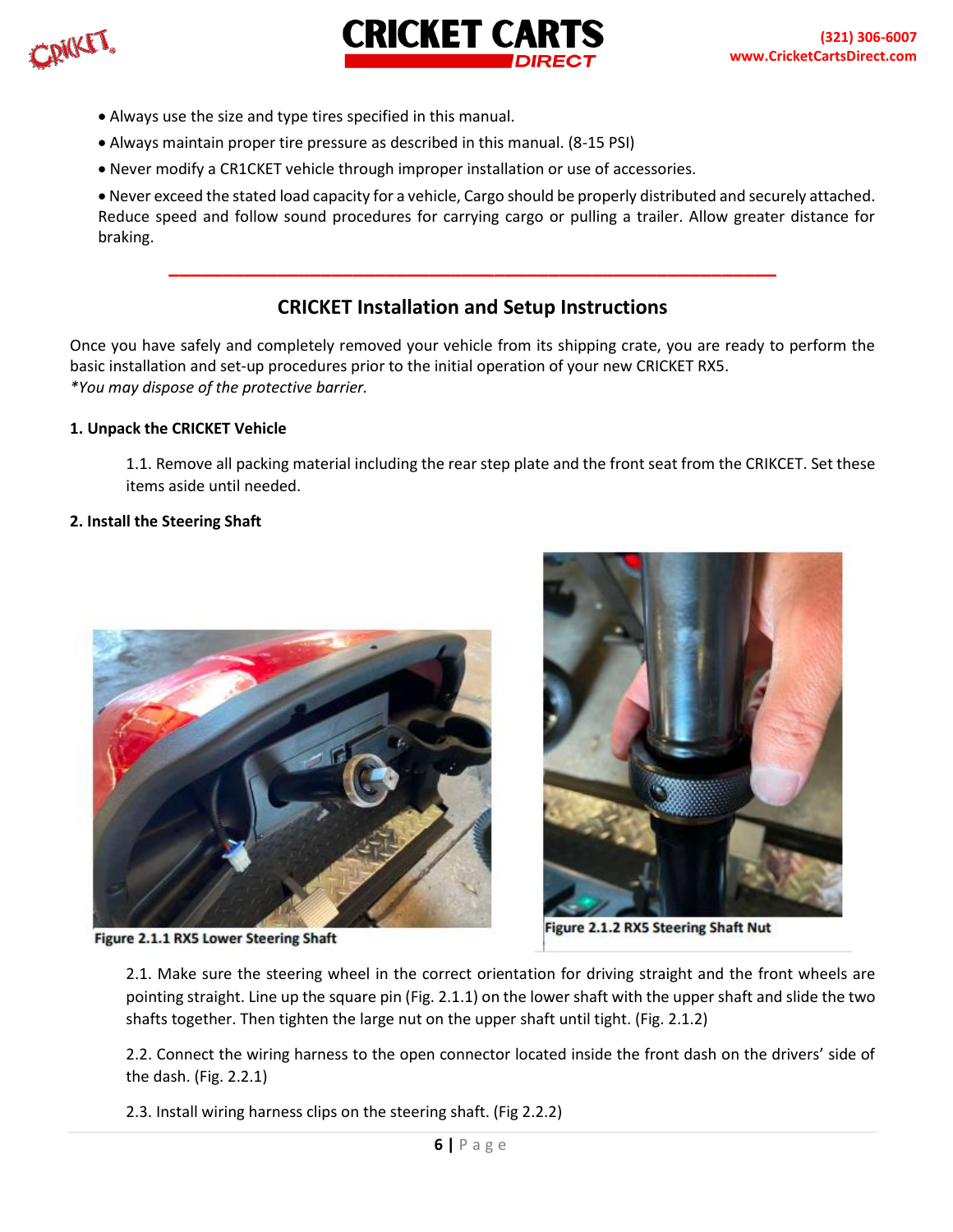CRICKET.





Figure 2.2.1 RX5 Wiring Harness Connector



**Figure 2.2.2 RX5 Wiring Harness Clips** 

#### **3. Install the Floorboard Extension**

3.1. Use your hand to pull up on the spring-loaded T-Lever in the center of the permanent floorboard. Turn the lever clockwise until it locks open. (Fig. 3.1.1)



Figure 3.1.1 RX5 T-Lever Released

3.2. Gently pull or push the vehicle chassis front end forward until it stops. Then lift and turn the T-Lever counterclockwise and lock the chassis into position. You might need to slightly adjust the two chassis once the T-Lever is lowered for it to "click" into lock. Check that the lever is locked. (Fig 3.2.1)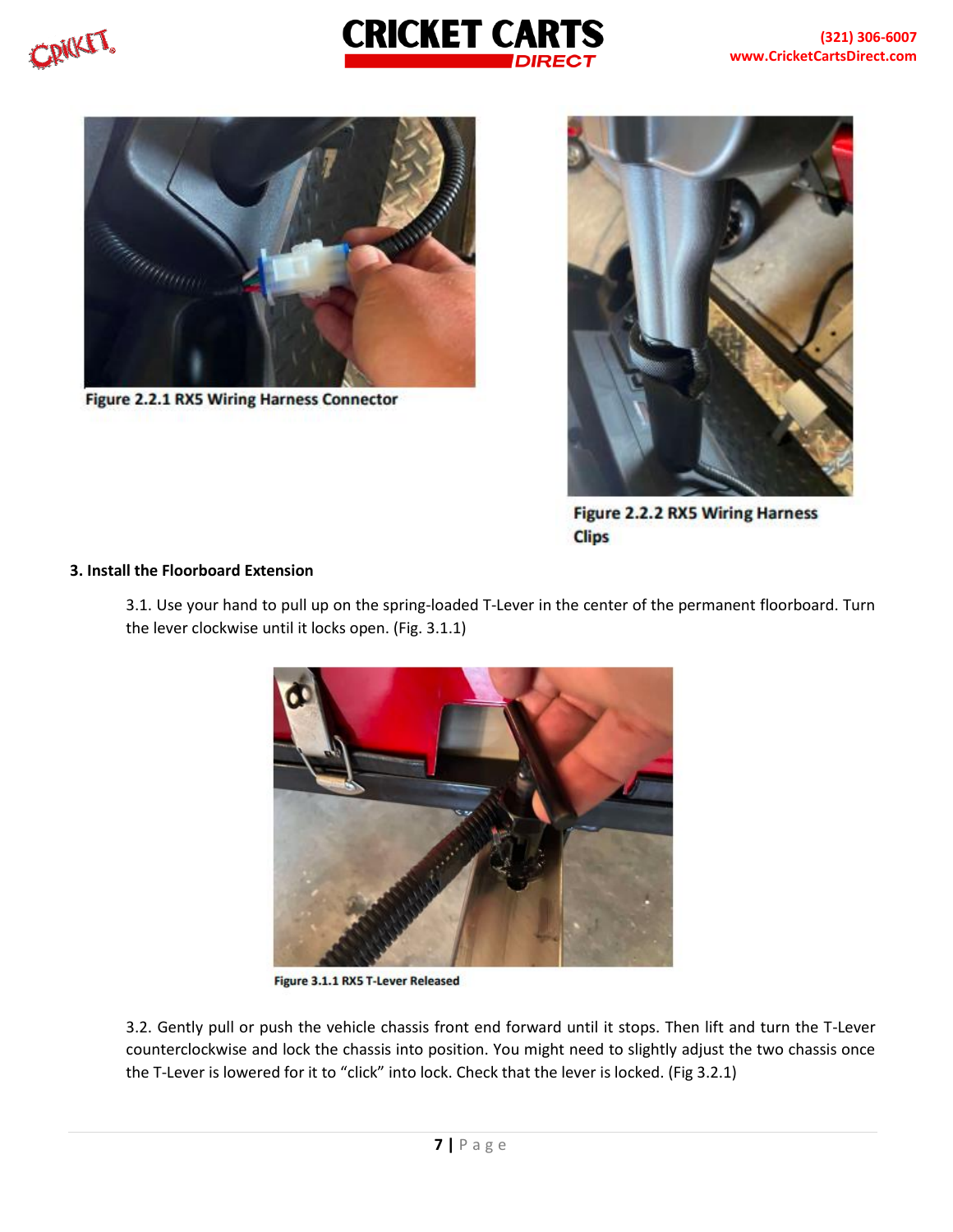



Figure 3.2.2 RX5 T-Lever Locked

3.3. Remove the floorboard knobs from both sides of the chassis, located just under the front seat on the frame.

3.4. Slide the floorboard extension into position by angling it in toward the front of the CRICKET. Check that the Key is in the "OFF" position and you may need to depress the throttle pedal slightly to get the floorboard to clear.

3.5. Slide the floorboard extension underneath the stainless-steel flash plate of the permanent floorboard assembly.

3.6. Make sure both sides of the floorboard extension are lined up and securely fitted underneath the front stainless-steel flash plate and into the black plastic tabs on the front body.

3.7. Install but do not tighten one of the floorboard knobs located on the chassis under the front seat, then install the second knob. You may need to slightly move the floorboard in order to line up with the threaded holes for the knobs. Once both knobs are installed tighten them down to secure the floorboard in place.



Figure 3.5.1 RX5 Floorboard Installation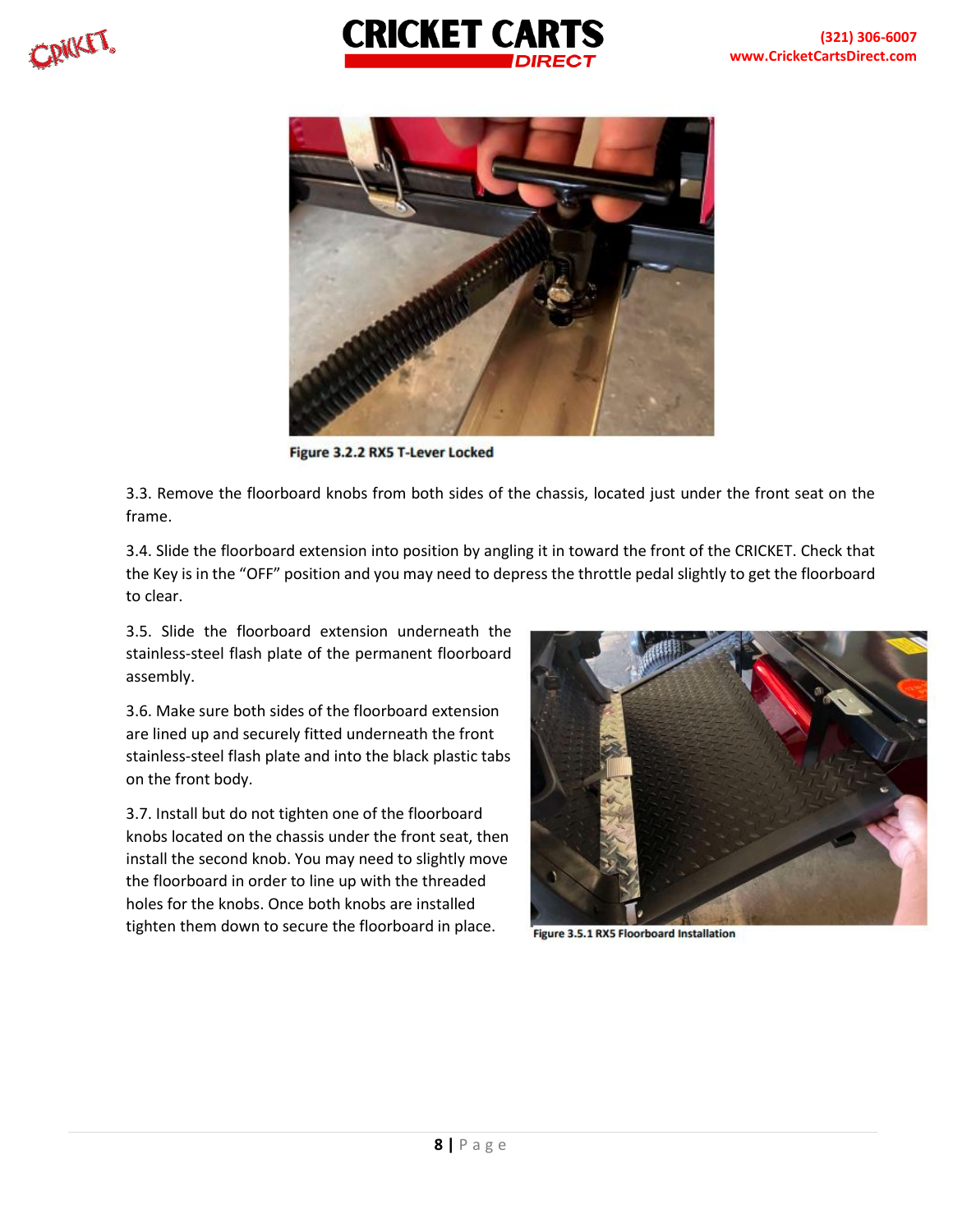

#### **4. Install Front Seat Back Rest**

4.1. Gently guide both seat back support arms into the metal slots located behind the front seat. Install the small knobs into the threaded inserts on the rear of the metal slots to secure the seat back.

#### **5. Install Rear Passenger Step Plate**

5.1. Loosen both locking nuts located below the back seat and rear carrier rack. (Fig. 5.1.1)



5.2. Insert both step plate bars into the rear

chassis frame tubing and gently guide both bars into the tubes. Check that the step plate bars are all the way in and that the knobs are tightened securely. (Fig 5.2.1 and 5.2.2)



**Figure 5.1.1** 



Figure 5.2.1



## **CRICKET RX5 - Control Functions**

**\_\_\_\_\_\_\_\_\_\_\_\_\_\_\_\_\_\_\_\_\_\_\_\_\_\_\_\_\_\_\_\_\_\_\_\_\_\_\_\_\_\_\_\_\_\_\_\_\_\_\_\_\_\_\_\_**

#### **RX5 CONTROL PANEL**

#### **Key Switch Functions:**

ON: One click of key clockwise activates power and makes engine ready for operation. One more click clockwise turns on the headlight and taillights.

OFF: With the key in the OFF position, all electrical circuits are switched off. The key may now be removed.

**Charge Meter**: CHARGE: "I" signifies full charge. "0" signifies no charge.

**Directional Toggle Switch**: Up (F) for forward - Down (R) for reverse.



**RX5 Dash Panel** 

**Rheostat Speed Control**: Use this knob to adjust the maximum speed of the cart. Turn clockwise for full speed and turn counterclockwise to limit the maximum speed.

**Entering the Vehicle**: All passengers (including driver) must always be seated while the CRICKET vehicle is in use.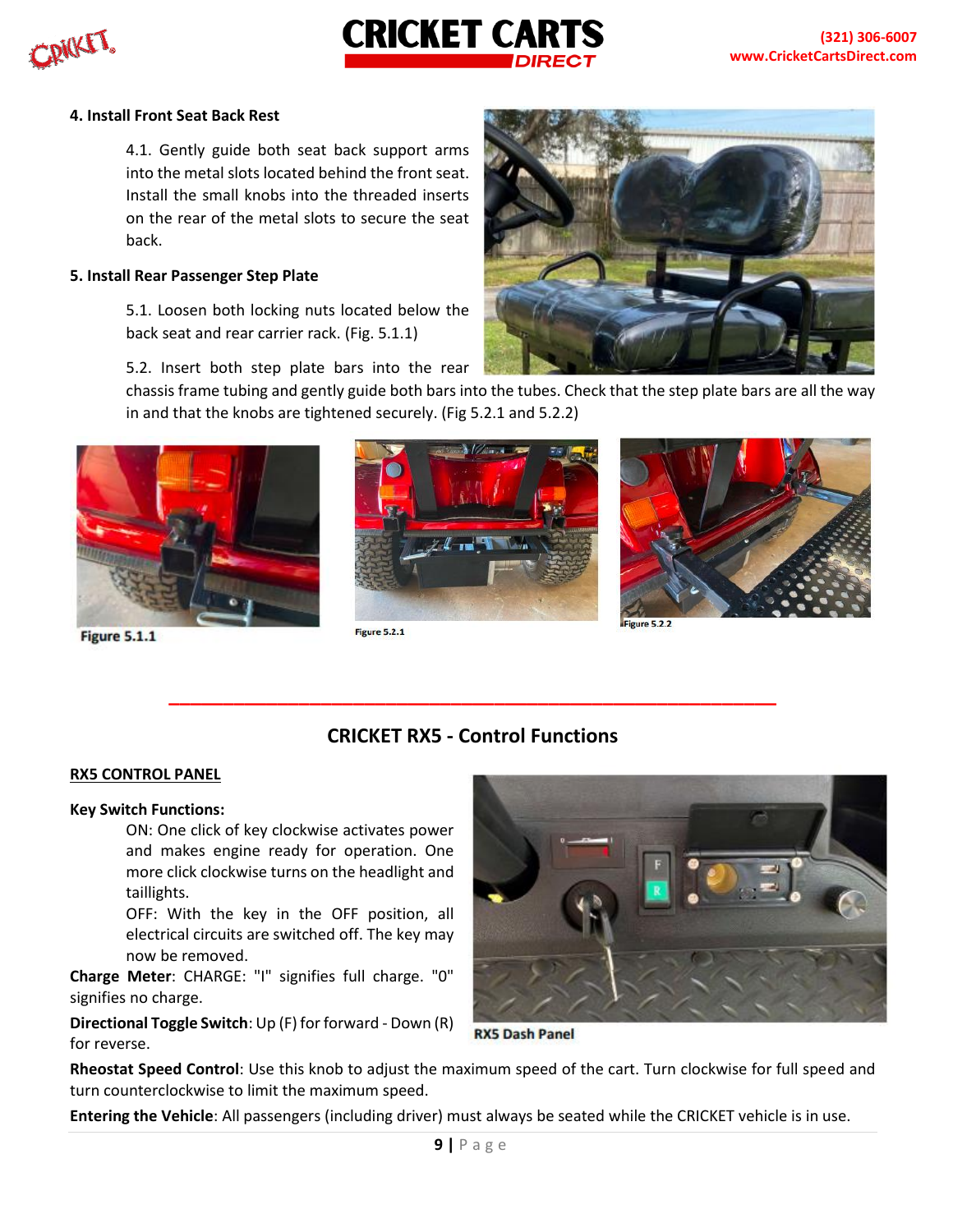

**Turning the Vehicle On** Switch the key switch to the "On" Position and select the desired direction (Forward or Reverse).

**CRICKET CARTS** 

**Driving the Vehicle** After making the desired directional selection, depress the floorboard-mounted accelerator pedal with your right foot to engage the vehicle's power train. Always be aware of surrounding terrain and use caution. Judge speed accordingly. Be cautious when encountering loose or wet terrain. Do not attempt steep grades.

**Stopping the Vehicle** Slow down by gradually lifting your right foot off of the accelerator pedal. Once you reach zero forward speed, the automatic electronic braking system turns your CRICKET off.

**Turning the Vehicle Off** After taking your right foot completely from the accelerator pedal and automatically stopping the vehicle, switch the key to the Off position.

**Exiting the Vehicle** Once the vehicle has come to a complete stop, and the key switch is turned to the Off position, all passengers may carefully exit the vehicle. Never attempt to exit the vehicle while it is still moving. This could lead to severe injury.

**Storing the Vehicle** Store your CRICKET vehicle with the key switch in the Off position. Do not store vehicle for more than one day with the battery charger hooked up.

**Riding the Vehicle** RIDE WITH CARE AND GOOD JUDGMENT. Get Training If YOU Are Inexperienced. This CRICKET vehicle should only be used by experienced operators. This vehicle requires special skills obtained through practice. Take your time to fully learn techniques before attempting more difficult maneuvers. You should familiarize yourself with the operation of the vehicle to achieve the skill necessary to enjoy riding safely. BE SURE YOU HAVE READ THIS ENTIRE GUIDE AND UNDERSTAND THE OPERATION OF THE CONTROLS BEFORE YOU BEGIN TO RIDE.

Pay particular attention to the safety information. Beginners should get training from a certified instructor. Become familiar with this vehicle at slow speeds first, even if you are an experienced operator. Do not attempt to operate at maximum performance until you RX5 Dash Panel are totally familiar with the vehicle's handling and performance characteristics.

### **WARNING Passenger and Driver Safety ~ During Operation**

Always keep your feet inside the vehicle during operation. Otherwise, your feet may contact the rear wheels. Removing even one hand or foot can reduce your ability to control the vehicle or could cause you to lose your balance and fall out of the vehicle. If you remove a foot from inside the vehicle, your foot or leg may come into contact with the rear wheels or objects outside the vehicle. **ALWAYS KEEP BOTH HANDS ON THE STEERING WHEEL AND BOTH FEET INSIDE THE VEHICLE DURING OPERATION.** 

# CRICKET Operational Instructions, Maintenance, and Adjustments

**\_\_\_\_\_\_\_\_\_\_\_\_\_\_\_\_\_\_\_\_\_\_\_\_\_\_\_\_\_\_\_\_\_\_\_\_\_\_\_\_\_\_\_\_\_\_\_\_\_\_\_\_\_\_\_\_**

#### **Tires and Tire Air Pressure**

Operating this vehicle with improper tires, or with improper or uneven tire pressure, may cause loss of control, thereby increasing your risk of an accident. Always use the size and type tires specified in this manual for this vehicle. Always maintain proper tire pressure as described in this manual (8-15 PSI), adjusting periodically for conditions, load, and terrain.

Check tire pressure and adjust accordingly by removing custom full wheel cover from each wheel and removing cap from valve stem, just as with any automobile using pneumatic tires. Always replace valve stem cap and wheel cover after each tire pressure check operation.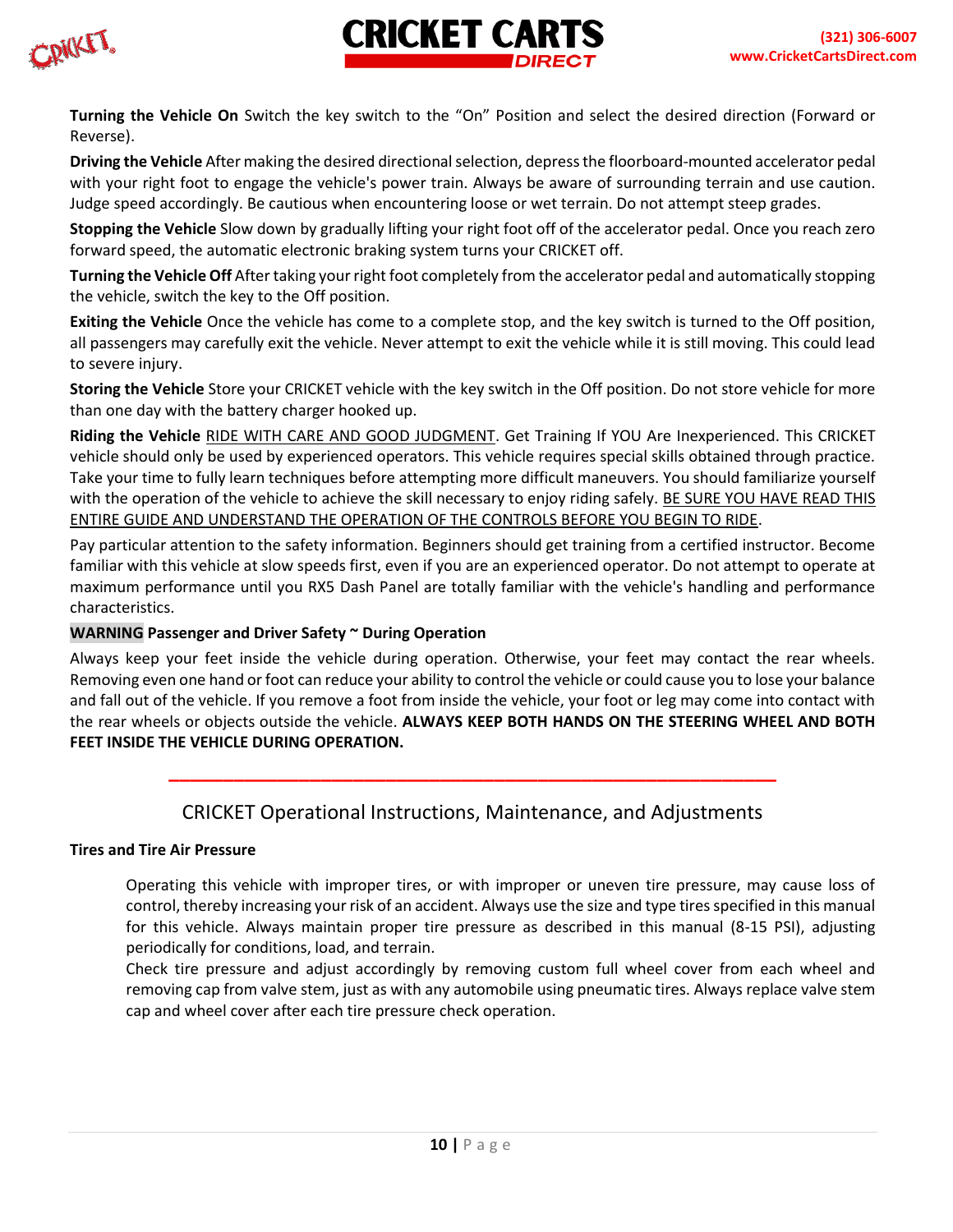

#### **Charging the Batteries**

1. Simply raise the hinged front seat with the convenient lift strap for easy access to the new on-board permanent charging system.

2. Insert the plug (it will fit only in one direction) attached to the battery-charging unit into any convenient 110-volt electrical outlet. (Also works with Coach and other portable generators.)

3. Charge light turns GREEN when CRICKET is fully charged, and the unit cuts off automatically. Just unplug the cord, replace it in the under-seat compartment, and return the seat to its secure driving position.

#### **Adjusting the Free-Wheel Lever**

1. The free-wheel lever is conveniently located just underneath the left rear of your RX5.

2. Pull the free-wheel lever toward rear of vehicle "out-ofgear" condition for free-wheeling operation; when you hear the "click", you've engaged the free-wheeling function. (This makes pushing, rolling, and/or loading the vehicle much easier.)



3. Remember to push the free-wheel lever back in, toward the

front of the vehicle, prior to normal operation. (Listen for another "click" to indicate you have returned to regular driving configuration.) RX5 36v Charger

#### **Replacing your CRICKET RX5 Batteries**

NOTE: Batteries are hermetically sealed and require NO MAINTENANCE for the life of the battery. No acid. No acid odor. No leakage

1. To remove battery cover, unhinge two latches at front of engine compartment (beneath the front portion of the seat) and slowly, carefully slide the cover forward to reveal both batteries.

2. Use 13mm wrench or pliers to turn bolts counterclockwise to loosen and remove batteries with built-in, convenient rope handles. Use Caution not to "short" batteries with the wrench when disconnecting or connecting the battery terminal leads.

3. Install new batteries by reversing procedure in step "b", above. (Replace and secure cover.)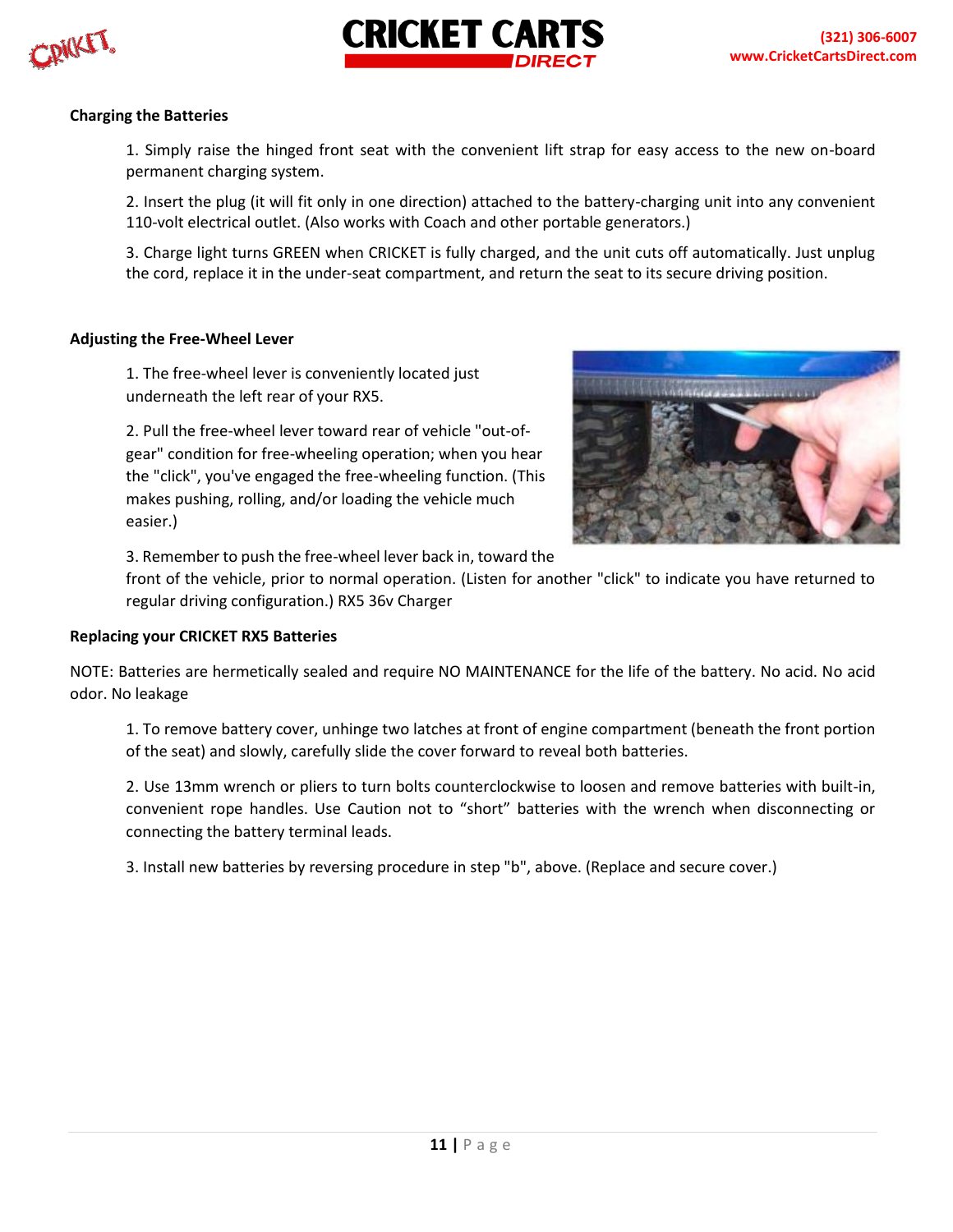



**Operating the Convertible Rear Passenger Seat:** To convert your rear seat into the rear cargo carrier for a nonpassenger load-carrying capacity, simply grab the rear frame of the rear passenger seat and flip it toward the rear and down.



**Adjusting Chassis Rigidity for Heavy Loads or Rough Terrain** Your fully assembled RX5 is delivered with the chassis secured in a safe, yet somewhat flexible chassis configuration--basically perfect for normal, everyday operating conditions.

If you should need to haul a heavier payload (up to 600 pounds maximum) or drive your SW3 over moderately rough terrain, you may elect to tighten the two underchassis frame bolts (shown here, to your right) to provide a more rigid, firmer ride.

> 1. Use a 17mm wrench (or an adjustable wrench) to turn nuts on both bolts clockwise until they fit snugly---but not too tightly.

> 2. To return chassis rigidity to normal operating configuration, simply turn the nuts on both bolts counterclockwise until both return to their original position on the bolt.



**NOTE: Whenever there is any doubt whatsoever about anything involved with the operation, maintenance, and safe operation of your CRICKET RX5, always call FREE TECHNICAL SUPPORT at 321-752-4041.**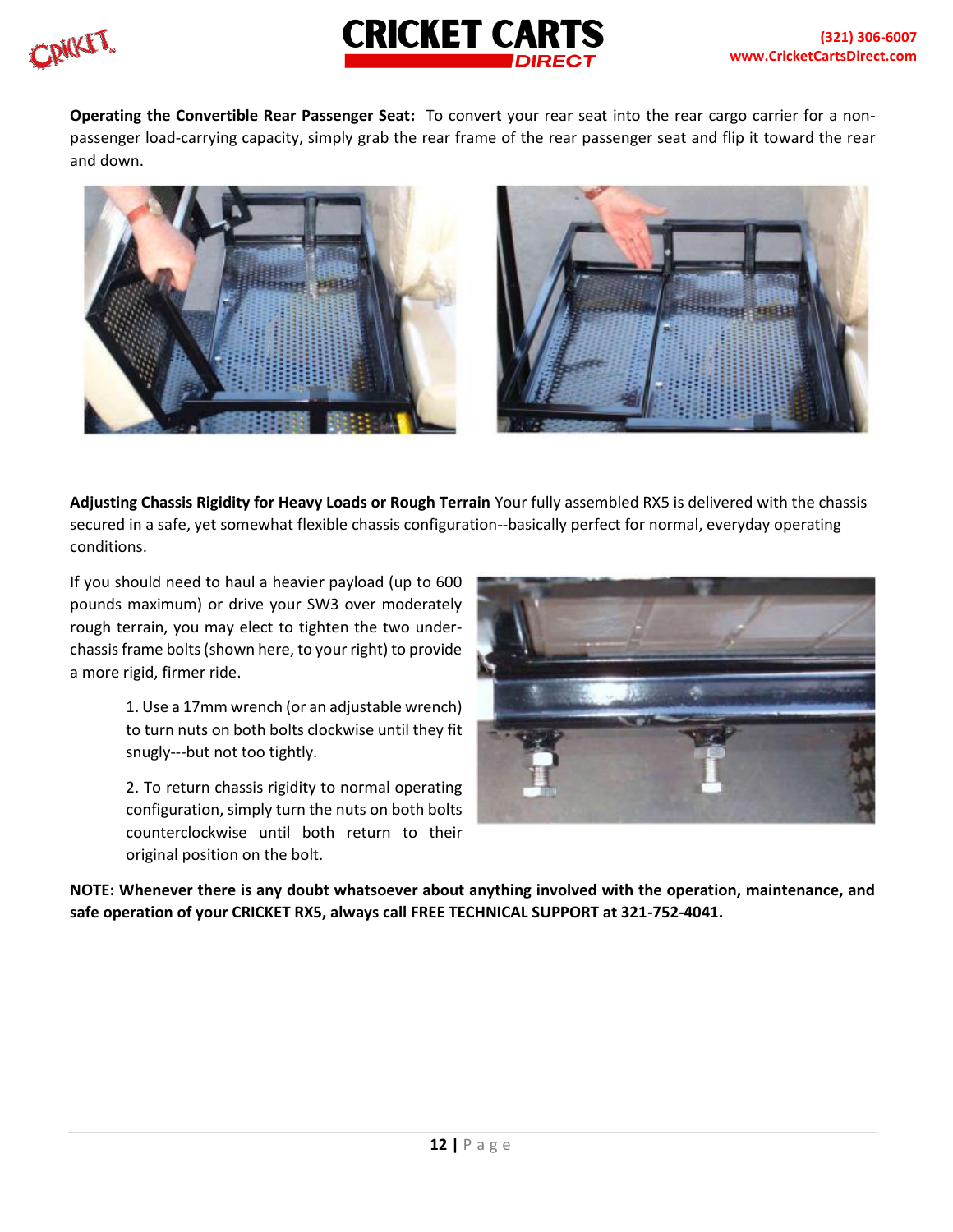**SPICKET** 



# **CRICKET WARRANTY & WARRANTY REGISTRATION**

If you have purchased a Cricket congratulations and welcome to the Family! You are a Cricketeer!

#### **Limited Warranty**

Cricket Carts LLC hereby warrants that new CRICKET vehicles purchased from an authorized CRICKET dealer, or direct from Cricket Carts LLC, in the continental United States will be free from defects in material and workmanship for the period of time stated herein, subject to certain stated limitations. Cricket Carts LLC is not responsible for any abuse, negligence, vandalism, or acts of nature.

#### **The Period of Warranty**

All CRICKET vehicles shall have a warranty period of one (1) year from the date customer takes possession, or upon verified delivery of vehicle to customer's designated delivery address.

#### **During the Period of Warranty**

Cricket Carts LLC, will, free of charge, repair or replace, at its option, any part adjudged defective by Cricket Carts LLC during the warranty period due to faulty workmanship or material from the factory. Parts used in warranty repairs will be warranted for the balance of the product's warranty period. All parts replaced under warranty become property of Cricket Carts LLC.

#### **General Exclusions**

Exclusions from this warranty shall include any failures caused by:

- a. Competition or racing use
- b. Installation of parts or accessories that are not qualitatively equivalent to genuine Cricket Carts LLC manufacturer parts or accessories
- c. Abnormal strain, neglect, or abuse
- d. Lack of proper maintenance
- e. Accident or collision damage
- f. Modification to original parts
- g. Damage due to improper transportation
- h. No labor warranty

#### **Specific Exclusions**

Exclusions from this warranty shall include parts replaced due to normal wear or routine maintenance, such as upholstery, light bulbs, and brake shoes.

#### **The Customer's Responsibility**

Under this limited warranty, the customer's responsibility shall be to:

a. Operate and maintain the vehicle as specified in the appropriate owner's manual.

b. Give notice to Cricket Carts LLC or an authorized CRICKET dealer, of any and all apparent defects within ten (10) days after discovery, and make the vehicle available at that time for inspection and repairs at such dealer's place of business, or at Cricket Carts in Melbourne, FL.